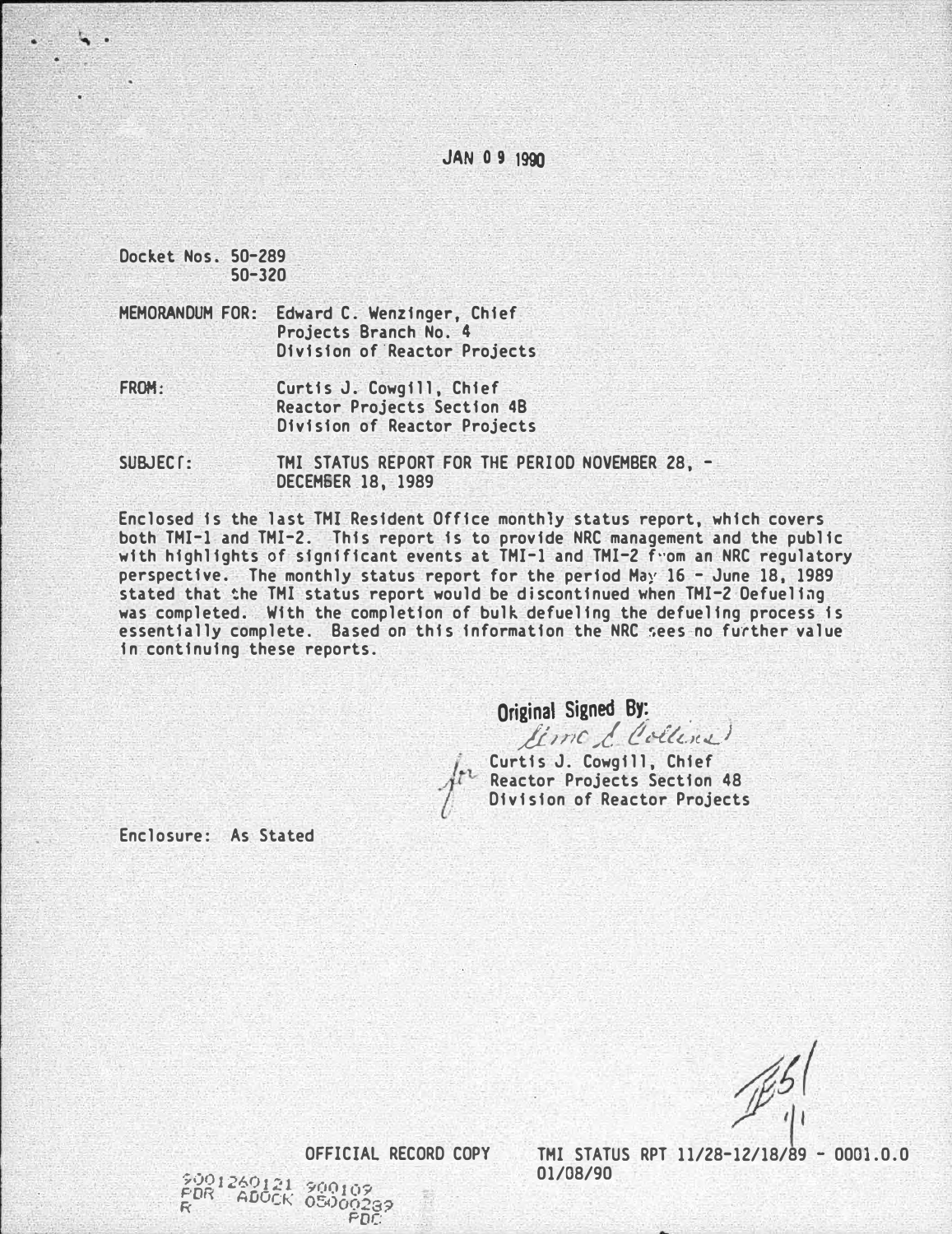Edward C. Wenzinger

 $\bullet$  . .

cc w/enclosure: S. Varga, NRR J. Stolz, NRR R. Hernan, NRR M. Masnik, NRR T. Hartin, EOO J. Partlow, NRR J. Roe, NRR l. Whitney, NRR T. Gerusky, BRP/OER, Commonwealth of Pennsylvania Governor's Office of Policy, Commonwealth of Pennsylvania THI Alert Susquehanna Valley Alliance Friends & Family of THI D. Davenport l. Orey E. Harzler A. Herman H. Hucker J. Johnsrud P. Smith H. Spinelli C. Wolfe Concerned Mothers and Women Public Document Room Local Public Document Room bcc w/enclosure: K. Abraham, RI (2 copies) H. Hiller, RI W. Kane, RI W. Baunack, RI C. Cowgill, RI J. Bell, NRR Region I Docket Room (w/concurrences) F. Young, RI (3 copies) D. Johnson T. Moslak l. Thonus R. Brady

DRP:RI «" CCowgill/pj\;  $1213$  $\frac{1}{2}$  ... l q qo

OFFICIAL RECORD COPY THI STATUS RPT 11/28-12/18/89 - 0002.0.0 01/08/90

18.28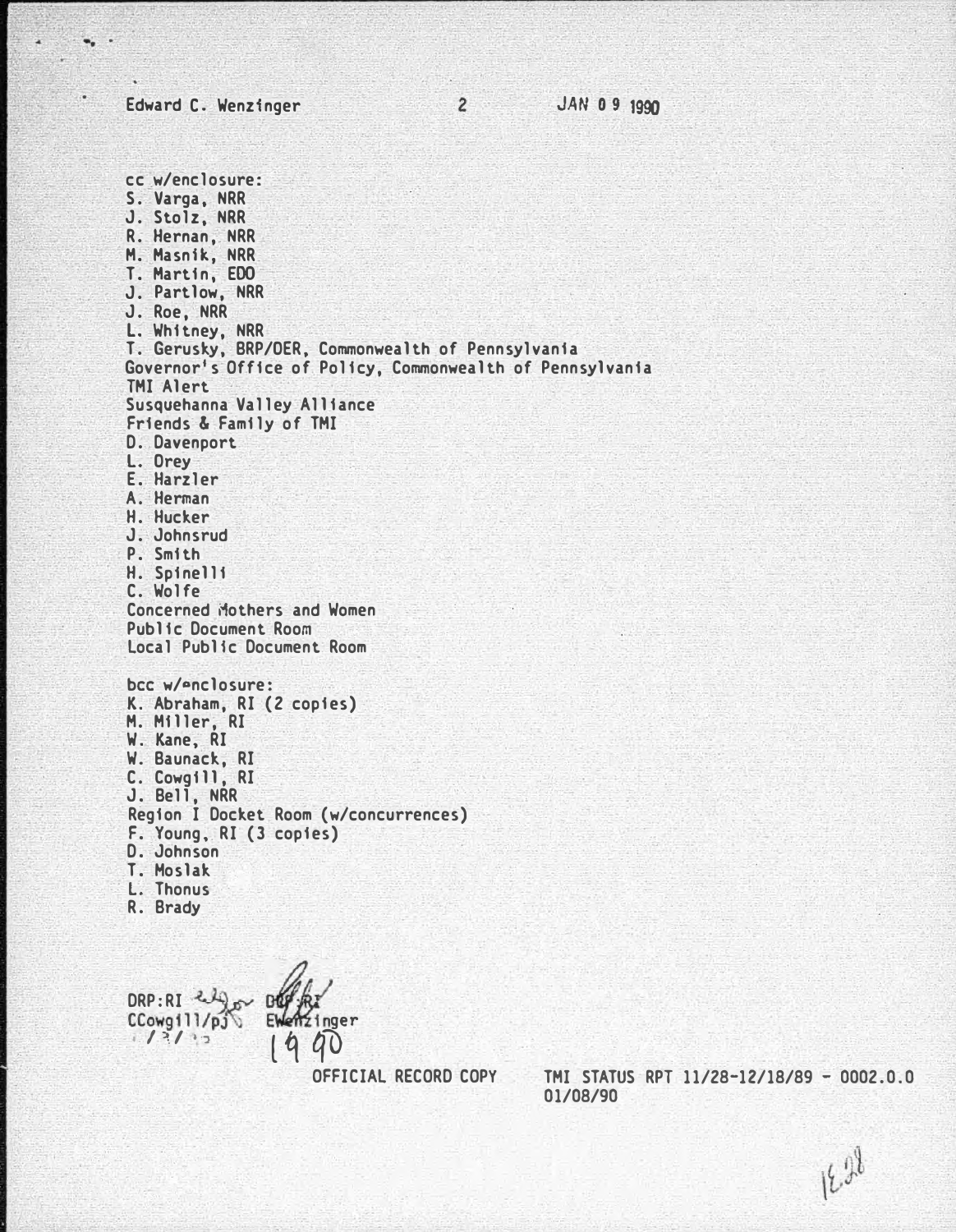### **ENSLOSURE**

#### TMI-1 AND TMI-2 STATUS REPORT FOR THE PERIOD

### NOVEMBER 28 - DECEMBER 18, 1989

### 1. **IMI-1**

# a. Facility Operations Summary

During this reporting period, TMI-1 operated at full power until November 29, 1989. On that date, a reactor trip occurred as a result of an electrical problem experienced in the Turbine Electro Hydraulic Control System. This was the first automatic shutdown of the TMI-1 reactor in 13 months. Upon diagnosing the cause of the reactor trip, the reactor was restarted achieving criticality at 3:00 am on December 1, 1989. Following restart, the plant achieved full power and remained at 100% power until December 16, 1989. On December 16, 1989, a planned reduction to 95% power occurred as a result of normal fuel burn-up. An additional 5% reduction in power will occur every three or four days until it is operating at about 70% by January 5, 1990. At that time, the plant will be taken off line until March 4, 1989 to conduct refueling/maintenance activities.

#### $2.$  TMI-2

### a. Facility Activities Summary

The licensee temporarily halted Defueling on November 28, 1989, after a worker received an unplanned exposure during the removal of a piece of equipment from the Unit Z reactor vessel. The exposure occurred to the skin on the palm of the workers hand and is estimated to be less than one rem. The regulatory limit for this type of exposure is 18.75 rem per calendar quarter.

Radiological work practices were reviewed to preclude a reoccurrence. Following an investigation into the causes of the event and the implementation of corrective actions, defueling was resumed on December 7, 1989.

On Saturday, December 16, 1989, the licensee completed bulk defueling of the TMI-2 reactor vessel. Approximately 300,000 lbs of core debris and intermixed materials were removed. Several hundred pounds of finely divided fuel debris remain, principally as a dust layer on horizontal surfaces.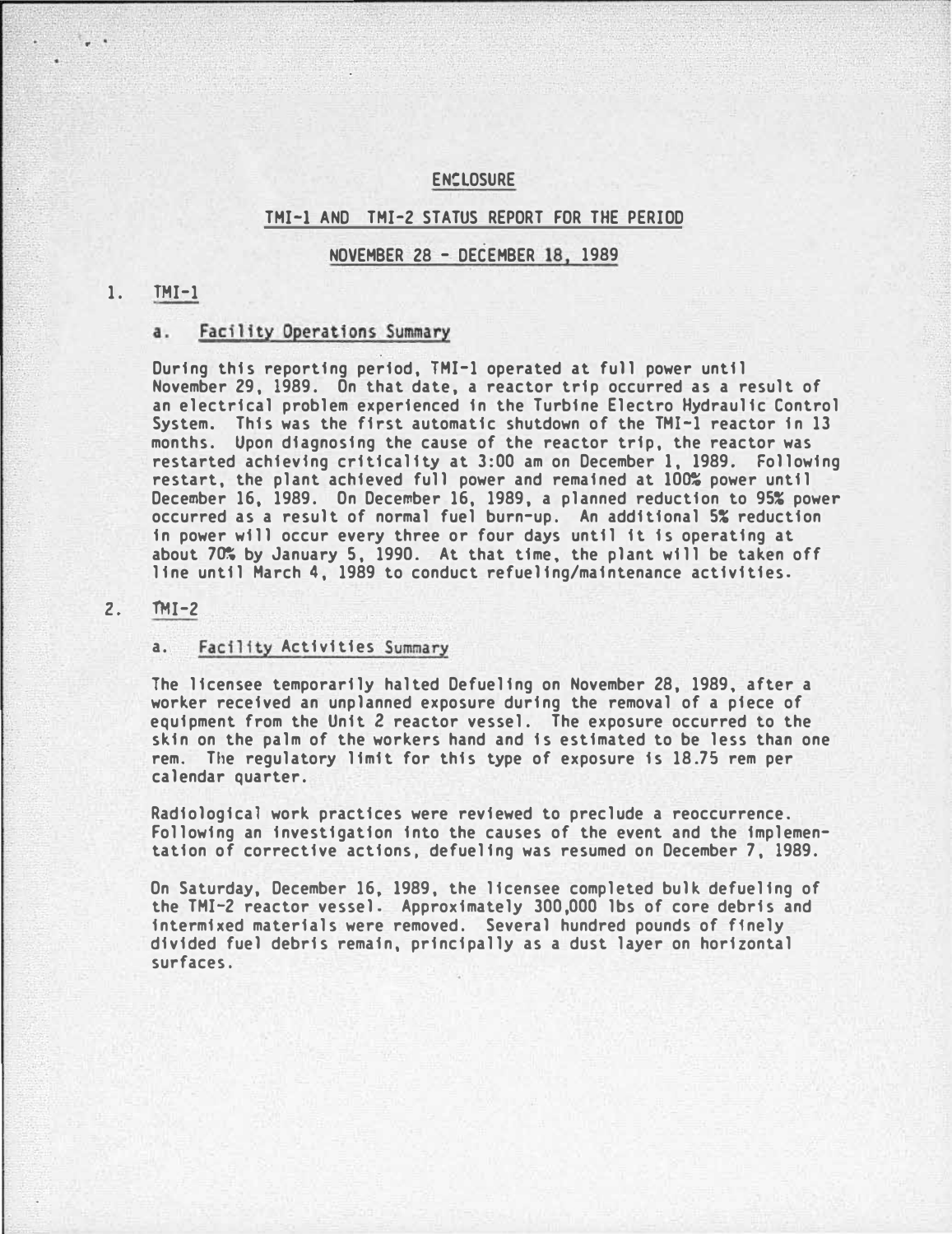Oefueling crews will remove this remaining fuel by vacuuming brushing and water flushing. These activities should be completed by early January 1990. After two weeks of video verification of defueling completion, the reactor vessel will be turned over to an international research group for reactor vessel lower head sampling. The one month long research effort will obtain metallurgical samples from instrument penetrations and the reactor vessel lower head.

#### 3. NRC Staff Activities

The NRC staff assigned on site during this period consisted of a senior resident inspector, three resident inspectors and a project manager for TMI-2.

#### a. Enforcement Conference

On November 22, 1989, an Enforcement Conference was held between NRC and GPU Nuclear Management at the NRC Region I offices �n King of Prussia, PA. The purpose of the conference was to discuss the nature of the events that resulted in the overexposure of two workers on September 25, 1989 and licensee's actions taken to preclude a reoccurrence.

On Monday, December 4, 1989, the enforcement conference was reconvened in the NRC Region I office with the licensee. The purpose of the enforcement conference was to review the potential for commonalities between the September 25 extremity overexposure and the event which occurred on November 28, 1989. The November 28 event did not result in an overexposure, but the high dose rates involved (greater th�n 300 Rad/hr beta) created a hazard.

The licensee informed the NRC of their analysis of the principal causes, contributing factors, and planned corrective actions. Although some contributing factors were common, the events were largely separate and distinct. The licensee's corrective actions included upgraded training, procedure review and upgrade, personnel skills and qualification review, and positive communication methods.

## b. Regional Management Site Visit

On November 30, 1989, NRC Region I management visited the site to evaluate the causes and plant conditions that resulted in a worker receiving an unanticipated exposure while removing a piece of equipment from the reactor vessel. The results of this evaluation will be documented in report no. 50-320/89-13.